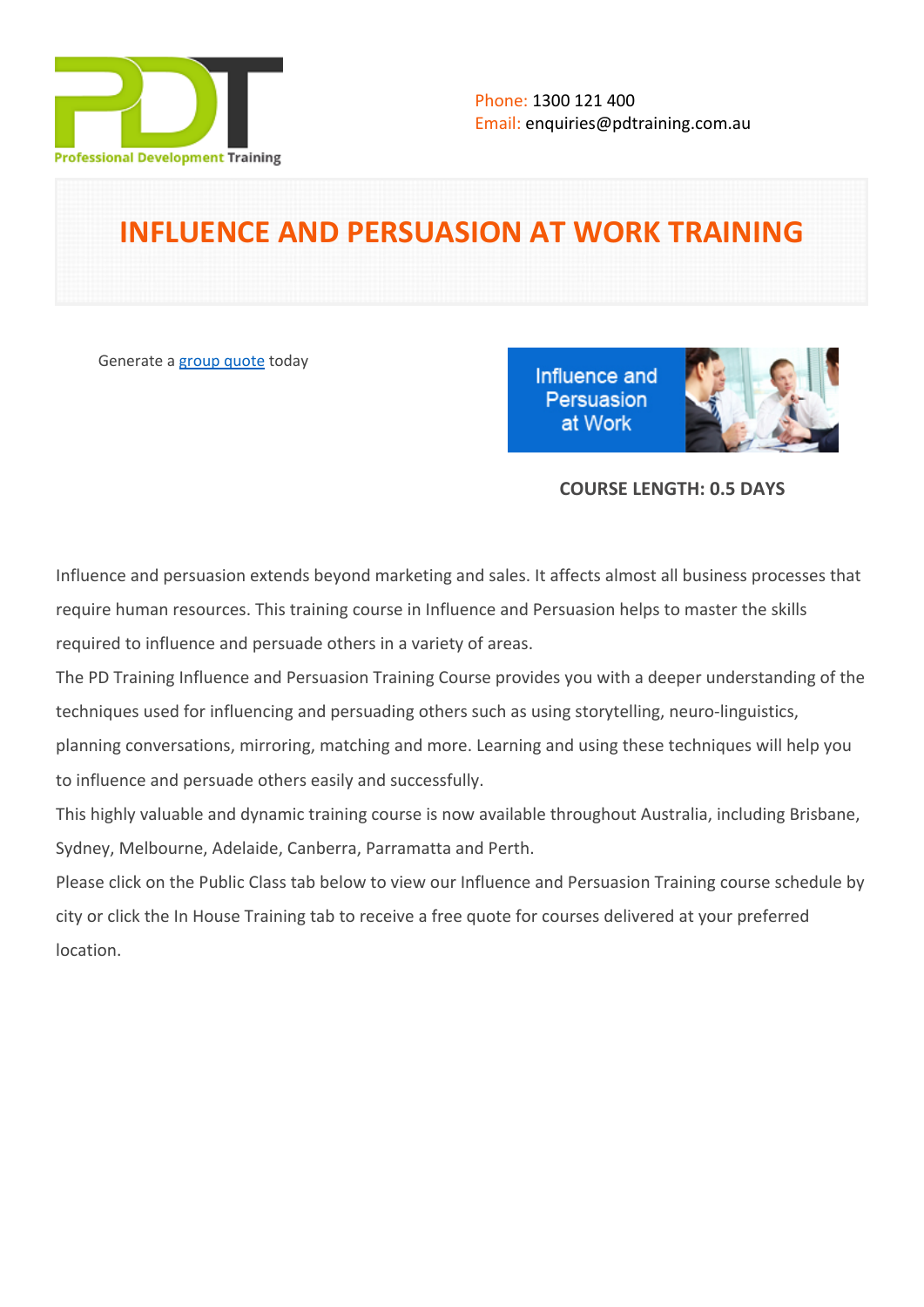## **INFLUENCE AND PERSUASION AT WORK TRAINING COURSE OUTLINE**

## **FOREWORD**

During PD Training's Influence and Persuasion at Work Course, participants develop understanding and skills in making decisions by applying storytelling techniques, planning, using effective persuasion techniques, creating a persuasive presentation, understanding the nuances of persuasion, and more.

## **OUTCOMES**

This short and comprehensive course is the fastest way to develop deep understanding and skills in influence and persuasion.

## **After completing this course, participants will have learned to:**

- Make decisions about using persuasion versus manipulation
- Apply the concepts of pushing and pulling when influencing others
- Understand persuasion
- Prepare to persuade
- Describe different techniques for getting persuasive conversations and presentations underway
- Make a persuasive presentation by using the 5 S's
- Apply storytelling techniques to extend influence
- Leverage concepts of neuro linguistic programming in everyday influence and persuasion
- Get off on the right foot
- Use various presentation strategies
- Use neuro linguistic programming (NLP) techniques

#### **MODULES**

## **Lesson 1: Getting Started**

- Workshop Objectives
- Action Plan

## **Lesson 3: Preparing to Persuade**

- Pushing and Pulling
- Communicating with Confidence
- Frame of Reference

## **Lesson 2: Understanding Persuasion**

- How Persuasion Works
- Pre-Assignment Review

## **Lesson 4: Getting Off on the Right Foot**

- Building Rapport
	- Matching and Mirroring
- Pacing
- Leading

#### **Lesson 5: Presentation Strategies**

- Five Points for Any Presentation
- Preparing with the Five S Pattern

#### **Lesson 6: Using Stories to Persuade**

- The Importance of Story
- Storytelling Time